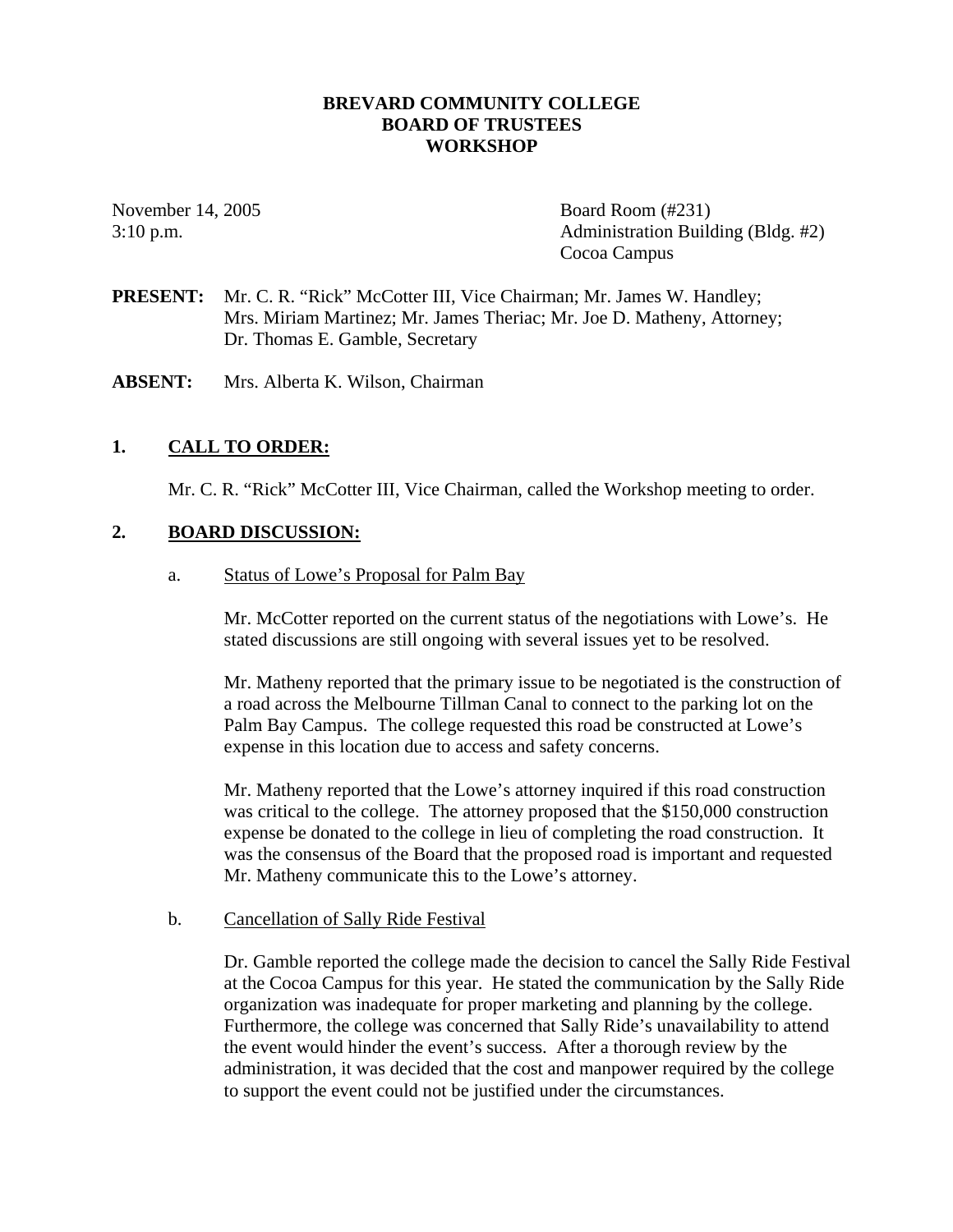Dr. Gamble reported that this year's event will now be held at the Kennedy Space Center. The Board concurred with the decision as the community will still benefit from the event.

# c. Hispanic/Puerto Rican Celebration Functions

Dr. Gamble reported that the college was very involved in the recent Hispanic/Puerto Rican events.

# d. Palm Bay Academy

Mr. Matheny reported the closing for the Palm Bay Academy 17-acre parcel was delayed due to several issues. Mr. Matheny stated the parties agree the issues should be resolved and recommended a 30-day contract extension be approved at the regular meeting.

# **3. BOARD SELF-EVALUATION:**

Mr. Frank Billings, Associative Vice President, Institutional Effectiveness and Strategic Management, discussed the proposed revision of the Board self-evaluation format, which included suggestions made at the October Board Meeting. The Board approved of the proposed format in general, but suggested that a Comments/Evidence section be added. The Board also concurred that a "Proposal or Plan for Improvement" section should be added.

Mr. Billings reported that the 1-4 rating replaced the 1-7 from previous years to avoid a vague/middle ground rating. The format can be placed on the web for the Board's future use to complete online.

Mr. Billings will prepare a draft of Dr. Gamble's evaluation format changing only the rating scale to 1-4, for the Board's consideration at the December meeting. The Board concurred that the discussion of last year's self evaluation be tabled until the entire Board is present.

Dr. Gamble reported that Bill Mullowney, Vice President, Policy and General Council, Valencia Community College, has reviewed the policy governance manual and has offered to come to a future meeting to offer his critique of the manual.

Mr. Billings agreed to research the governance process and self-evaluation format at Austin Community College. Dr. Gamble reported that the Trident Community College, South Carolina, process should be analyzed as well for a comparison.